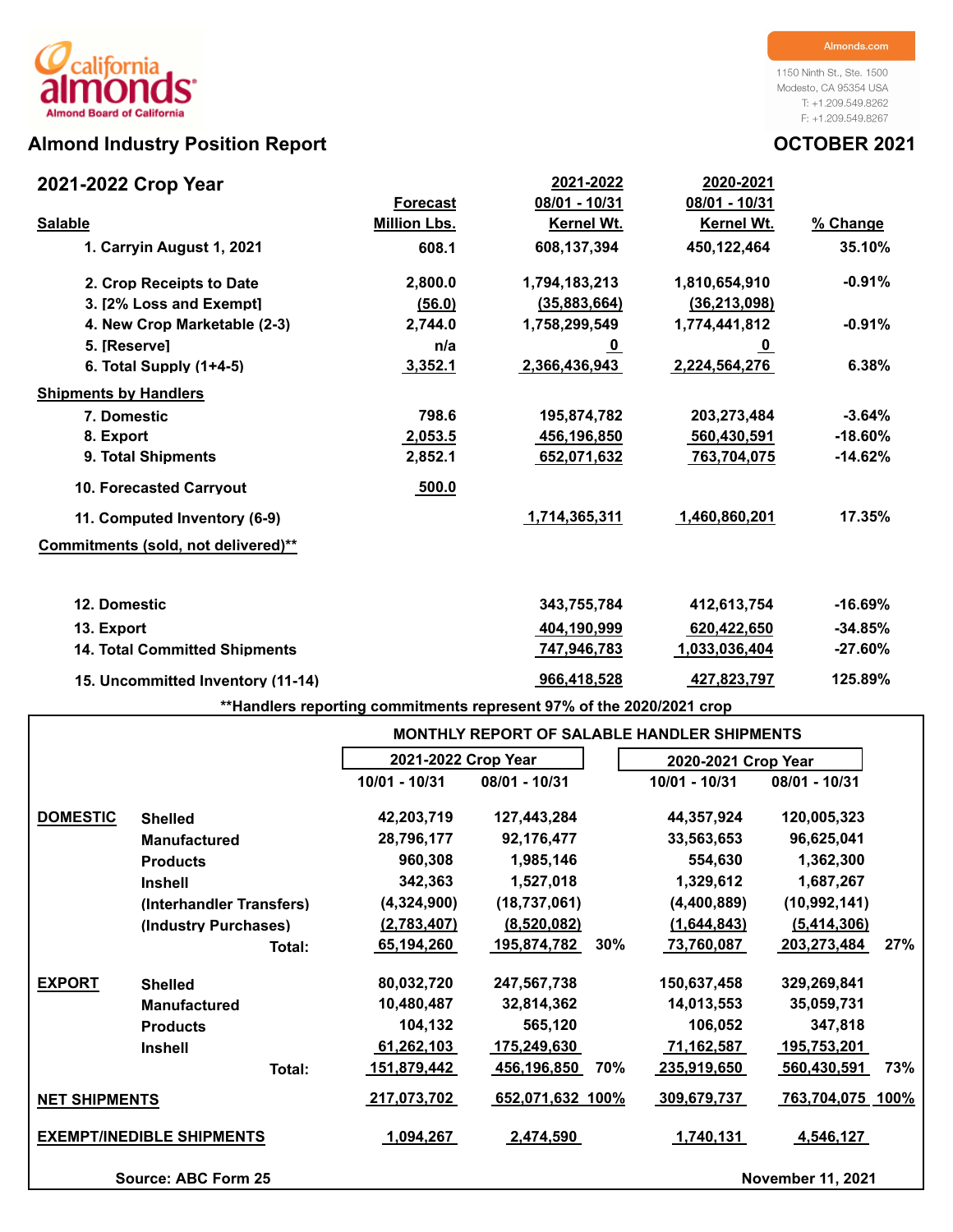### Destination > 250,000 LBS. Current YTD are reported

| Global          | 2021/22          |                                  | 2021 - 2022 - Current |                                      |                      | 2021 - 2022 - YTD    |                                   |                      | 2020 - 2021 - Current |                                      | 2020 - 2021 - YTD      |                                   |                      |                         |
|-----------------|------------------|----------------------------------|-----------------------|--------------------------------------|----------------------|----------------------|-----------------------------------|----------------------|-----------------------|--------------------------------------|------------------------|-----------------------------------|----------------------|-------------------------|
| Percent         | vs.              |                                  |                       | <b>Current Month - October, 2021</b> |                      |                      | August 1 through October 31, 2021 |                      |                       | <b>Current Month - October, 2020</b> |                        | August 1 through October 31, 2020 |                      |                         |
| <b>Total</b>    | 2020/21          | <b>World Region</b>              |                       | <b>NKW</b>                           | <b>Month</b>         |                      | <b>NKW</b>                        | <b>YTD</b>           |                       | <b>NKW</b>                           | <b>Month</b>           |                                   | <b>NKW</b>           | <b>YTD</b>              |
| <b>Shiments</b> | <b>YTD</b>       | <b>Destination</b>               | <b>SHELLED</b>        | <b>INSHELL</b>                       | <b>TOTAL</b>         | <b>SHELLED</b>       | <b>INSHELL</b>                    | <b>TOTAL</b>         | <b>SHELLED</b>        | <b>INSHELL</b>                       | <b>TOTAL</b>           | <b>SHELLED</b>                    | <b>INSHELL</b>       | <b>TOTAL</b>            |
|                 | $+1$ .           |                                  | 60%                   | 40%                                  | 100%                 | 62%                  | 38%                               | 100%                 | 70%                   | 30%                                  | 100%                   | 65%                               | 35%                  | 100%                    |
|                 |                  | <b>NORTH AMERICA</b>             |                       |                                      |                      |                      |                                   |                      |                       |                                      |                        |                                   |                      |                         |
|                 | 1%               | Canada                           | 5,580,416             | 12,565                               | 5,592,981            | 16,684,439           | 12,565                            | 16,697,004           | 6,951,377             | $\mathbf 0$                          | 6,951,377              | 16,602,854                        | $\Omega$             | 16,602,854              |
|                 | $-11%$           | Mexico                           | 2,692,258             | $\Omega$                             | 2,692,258            | 7,995,732            | $\mathsf 0$                       | 7,995,732            | 4,038,931             | $\mathbf 0$                          | 4,038,931              | 8,989,150                         | $\mathbf 0$          | 8,989,150               |
|                 | $-4%$            | Ttl NORTH AMERICA                | 8,283,174             | 12,565                               | 8,295,739            | 24,696,671           | 12,565                            | 24,709,236           | 10,990,308            | $\Omega$                             | 10,990,308             | 25,636,204                        | $\overline{0}$       | 25,636,204              |
|                 |                  | <b>ATIN AMERICA/CARIBBEAN</b>    |                       |                                      |                      |                      |                                   |                      |                       |                                      |                        |                                   |                      |                         |
|                 | $-61%$           | Argentina                        | 102,003               | $\Omega$                             | 102,003              | 517,363              | $\mathbf 0$                       | 517,363              | 580,823               | $\Omega$                             | 580,823                | 1,328,573                         | $\mathbf 0$          | 1,328,573               |
|                 | $-71%$           | <b>Brazil</b>                    | 188,960               | $\Omega$                             | 188,960              | 1,104,647            | $\mathbf 0$                       | 1,104,647            | 1,562,160             | $\mathbf 0$                          | 1,562,160              | 3,794,259                         | $\Omega$             | 3,794,259               |
|                 | $-1%$            | Chile                            | 1,293,237             | $\Omega$                             | 1,293,237            | 2,692,529            | $\overline{0}$                    | 2,692,529            | 1,301,703             | $\mathbf 0$                          | 1,301,703              | 2,729,278                         | $\Omega$             | 2,729,278               |
|                 | $-43%$           | Colombia                         | 470,200               | $\Omega$                             | 470,200              | 1,268,500            | $\overline{0}$                    | 1,268,500            | 833,250               | $\mathbf 0$                          | 833,250                | 2,241,335                         | $\Omega$             | 2,241,335               |
|                 | $-14%$           | Costa Rica                       | 101,000               | $\Omega$                             | 101,000              | 477,600              | $\mathbf 0$                       | 477,600              | 255,024               | $\mathbf 0$                          | 255,024                | 558,118                           | $\Omega$             | 558,118                 |
|                 | $-75%$<br>$-47%$ | Peru<br>Ttl LATIN AMERICA/CARIBB | 264,000<br>2,675,514  | $\Omega$<br>48,569                   | 264,000<br>2,724,083 | 540,500<br>7,136,139 | $\mathbf 0$<br>48,569             | 540,500<br>7,184,708 | 1,232,600             | $\mathbf 0$<br>70,373                | 1,232,600<br>5,988,233 | 2,190,850                         | $\Omega$<br>70,373   | 2,190,850<br>13,576,853 |
|                 |                  |                                  |                       |                                      |                      |                      |                                   |                      | 5,917,860             |                                      |                        | 13,506,480                        |                      |                         |
| 5%              | $-19%$           | <b>Total AMERICAS</b>            | 10,958,688            | 61,134                               | 11,019,822           | 31,832,810           | 61,134                            | 31,893,944           | 16,908,168            | 70,373                               | 16,978,541             | 39,142,684                        | 70,373               | 39,213,057              |
|                 |                  | <b>NORTHEAST ASIA</b>            |                       |                                      |                      |                      |                                   |                      |                       |                                      |                        |                                   |                      |                         |
|                 | $-3%$            | China/HongKong                   | 6,828,960             | 25,295,476                           | 32,124,436           | 15,491,855           | 46,435,829                        | 61,927,684           | 16,918,915            | 20,454,309                           | 37, 373, 224           | 32,463,418                        | 31,254,402           | 63,717,820              |
|                 | 19%              | Japan                            | 6,719,286             | $\Omega$                             | 6,719,286            | 17,664,076           | 47,646                            | 17,711,722           | 6,458,185             | 3,460                                | 6,461,645              | 14,841,403                        | 3,460                | 14,844,863              |
|                 | 15%              | South Korea                      | 5,500,339             | $\Omega$                             | 5,500,339            | 17,902,276           | $\mathsf 0$                       | 17,902,276           | 5,947,678             | $\mathbf 0$                          | 5,947,678              | 15,572,966                        | $\mathbf 0$          | 15,572,966              |
|                 | $-24%$           | Taiwan                           | 880,094               | 177,101                              | 1,057,195            | 2,116,302            | 177,101                           | 2,293,403            | 1,898,242             | $\mathbf 0$                          | 1,898,242              | 3,007,492                         | 22,500               | 3,029,992               |
|                 | 3%               | Ttl NORTHEAST ASIA               | 19,928,679            | 25,472,577                           | 45,401,256           | 53,174,509           | 46,660,576                        | 99,835,085           | 31,223,020            | 20,457,769                           | 51,680,789             | 65,885,279                        | 31,280,362           | 97,165,641              |
|                 |                  | <b>SOUTHEAST ASIA</b>            |                       |                                      |                      |                      |                                   |                      |                       |                                      |                        |                                   |                      |                         |
|                 | $-23%$           | Indonesia                        | 169,500               | $\Omega$                             | 169,500              | 1,135,212            | $\mathsf 0$                       | 1,135,212            | 668,500               | $\mathbf 0$                          | 668,500                | 1,465,259                         | 0                    | 1,465,259               |
|                 | $-59%$<br>5%     | Malaysia<br>Philippines          | 495,350<br>47,500     | $\Omega$<br>$\Omega$                 | 495,350<br>47,500    | 920,794<br>298,392   | $\Omega$<br>$\Omega$              | 920,794<br>298,392   | 830,400               | $\mathbf 0$                          | 830,400                | 2,242,770                         | $\Omega$<br>$\Omega$ | 2,242,770               |
|                 | $-44%$           | Singapore                        | 272,000               | $\Omega$                             | 272,000              | 742,151              | $\mathbf 0$                       | 742,151              | 116,500<br>773,300    | $\mathbf 0$<br>$\mathbf 0$           | 116,500<br>773,300     | 284,212<br>1,328,300              | $\Omega$             | 284,212<br>1,328,300    |
|                 | $-14%$           | Thailand                         | 533,000               | $\Omega$                             | 533,000              | 1,798,300            | $\mathbf 0$                       | 1,798,300            | 633,000               | $\mathbf 0$                          | 633,000                | 2,090,800                         | $\Omega$             | 2,090,800               |
|                 | $-30%$           | Vietnam                          | 1,717,300             | 158,610                              | 1,875,910            | 6,794,772            | 271,963                           | 7,066,735            | 3,886,742             | 2,462,886                            | 6,349,628              | 6,240,222                         | 3,819,184            | 10,059,406              |
|                 | $-32%$           | <b>Ttl SOUTHEAST ASIA</b>        | 3,234,650             | 158,610                              | 3,393,260            | 11,689,621           | 271,963                           | 11,961,584           | 6,908,442             | 2,462,886                            | 9,371,328              | 13,651,563                        | 3,819,184            | 17,470,747              |
|                 |                  | <b>SOUTH/CENTRAL ASIA</b>        |                       |                                      |                      |                      |                                   |                      |                       |                                      |                        |                                   |                      |                         |
|                 | $-17%$           | India                            | 462,800               | 28,700,384                           | 29, 163, 184         | 5,503,255            | 115,150,645                       | 120,653,900          | 225,750               | 41,896,554                           | 42,122,304             | 584,500                           | 145,536,877          | 146, 121, 377           |
|                 | $-86%$           | Kazakhstan                       | 88,000                | 34,416                               | 122,416              | 396,000              | 67,680                            | 463,680              | 1,727,400             | $\mathbf 0$                          | 1,727,400              | 3,426,250                         | 0                    | 3,426,250               |
|                 | 80%              | Nepal                            | 88,000                | $\Omega$                             | 88,000               | 476,000              | $\mathsf 0$                       | 476,000              | 176,000               | $\mathbf 0$                          | 176,000                | 264,000                           | 0                    | 264,000                 |
|                 | $-70%$           | Pakistan                         | 221,600               | 114,269                              | 335,869              | 704,650              | 363,618                           | 1,068,268            | 892,000               | 1,287,891                            | 2,179,891              | 1,484,216                         | 2,051,987            | 3,536,203               |
|                 | $-20%$           | <b>Ttl SOUTH/CENTRAL ASIA</b>    | 992,400               | 28,849,069                           | 29,841,469           | 7,255,905            | 115,581,943                       | 122,837,848          | 3,135,150             | 43,184,445                           | 46,319,595             | 6,509,044                         | 147,740,024          | 154,249,068             |
|                 |                  | <b>IUSTRALASIA/OCEANIA</b>       |                       |                                      |                      |                      |                                   |                      |                       |                                      |                        |                                   |                      |                         |
|                 | 2%               | Australia                        | 324,820               | $\Omega$                             | 324,820              | 749,872              | $\mathbf 0$                       | 749,872              | 254,842               | $\mathbf 0$                          | 254,842                | 731,646                           | $\mathbf 0$          | 731,646                 |
|                 | $-34%$<br>$-19%$ | New Zealand                      | 56,900                | $\Omega$                             | 56,900               | 693,500              | $\mathbf 0$                       | 693,500              | 334,250               | $\mathbf 0$                          | 334,250                | 1,045,186                         | 0                    | 1,045,186               |
|                 |                  | Ttl AUSTRALASIA/OCEANIA          | 383,220               | $\pmb{0}$                            | 383,220              | 1,444,872            | $\overline{0}$                    | 1,444,872            | 589,092               | $\Omega$                             | 589,092                | 1,776,832                         | $\overline{0}$       | 1,776,832               |
| 36%             | $-13%$           | <b>Total ASIA-PACIFIC</b>        | 24,538,949            | 54,480,256                           | 79,019,205           | 73,564,907           | 162,514,482                       | 236,079,389          | 41,855,704            | 66,105,100                           | 107,960,804            | 87,822,718                        | 182,839,570          | 270,662,288             |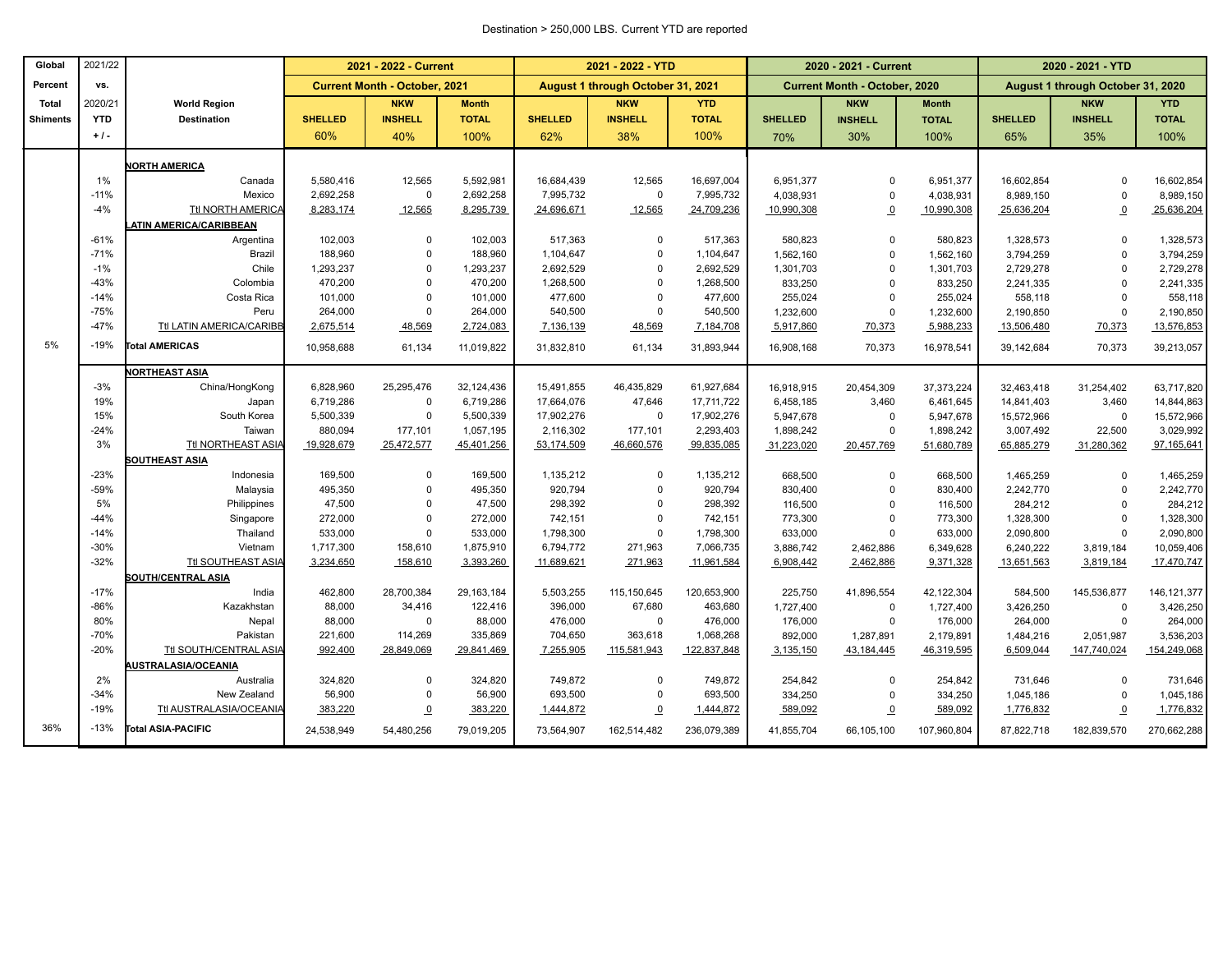| Global          | 2021/22      |                                 |                      | 2021 - 2022 - Current                |                      |                        | 2021 - 2022 - YTD                 |                        |                      | 2020 - 2021 - Current                |                      | 2020 - 2021 - YTD      |                                   |                        |
|-----------------|--------------|---------------------------------|----------------------|--------------------------------------|----------------------|------------------------|-----------------------------------|------------------------|----------------------|--------------------------------------|----------------------|------------------------|-----------------------------------|------------------------|
| Percent         | VS.          |                                 |                      | <b>Current Month - October, 2021</b> |                      |                        | August 1 through October 31, 2021 |                        |                      | <b>Current Month - October, 2020</b> |                      |                        | August 1 through October 31, 2020 |                        |
| Total           | 2020/21      | <b>World Region</b>             |                      | <b>NKW</b>                           | <b>Month</b>         |                        | <b>NKW</b>                        | <b>YTD</b>             |                      | <b>NKW</b>                           | <b>Month</b>         |                        | <b>NKW</b>                        | <b>YTD</b>             |
| <b>Shiments</b> | <b>YTD</b>   | <b>Destination</b>              | <b>SHELLED</b>       | <b>INSHELL</b>                       | <b>TOTAL</b>         | <b>SHELLED</b>         | <b>INSHELL</b>                    | <b>TOTAL</b>           | <b>SHELLED</b>       | <b>INSHELL</b>                       | <b>TOTAL</b>         | <b>SHELLED</b>         | <b>INSHELL</b>                    | <b>TOTAL</b>           |
|                 | $+1$ .       |                                 | 60%                  | 40%                                  | 100%                 | 62%                    | 38%                               | 100%                   | 70%                  | 30%                                  | 100%                 | 65%                    | 35%                               | 100%                   |
|                 |              |                                 |                      |                                      |                      |                        |                                   |                        |                      |                                      |                      |                        |                                   |                        |
|                 |              | <b>WESTERN EUROPE</b>           |                      |                                      |                      |                        |                                   |                        |                      |                                      |                      |                        |                                   |                        |
|                 | $-6%$<br>26% | Belgium                         | 1,408,000            | $\mathbf 0$<br>$\mathbf 0$           | 1,408,000            | 4,041,000              | 0<br>$\mathbf 0$                  | 4,041,000              | 2,219,629            | 0<br>$\mathbf 0$                     | 2,219,629            | 4,281,400              | $\Omega$                          | 4,281,400              |
|                 | $-34%$       | Denmark<br>France               | 748,005<br>1,179,077 | $\mathbf 0$                          | 748,005<br>1,179,077 | 2,103,179<br>4,422,752 | $\mathsf{O}$                      | 2,103,179<br>4,422,752 | 484,000<br>2,270,575 | $\mathbf 0$                          | 484,000<br>2,270,575 | 1,669,800<br>6,747,522 | $\mathbf 0$<br>$\Omega$           | 1,669,800<br>6,747,522 |
|                 | $-15%$       | Germany                         | 5,277,718            | $\mathbf 0$                          | 5,277,718            | 23,647,095             | $\mathbf 0$                       | 23,647,095             | 11,702,531           | $\mathbf 0$                          | 11,702,531           | 27,896,836             | $\overline{0}$                    | 27,896,836             |
|                 | $-60%$       | Greece                          | 875,300              | 31,500                               | 906,800              | 2,009,800              | 62,690                            | 2,072,490              | 2,515,150            | 30,602                               | 2,545,752            | 5,036,350              | 174,116                           | 5,210,466              |
|                 | $-32%$       | Italy                           | 4,304,865            | 192,280                              | 4,497,145            | 15,801,114             | 631,044                           | 16,432,158             | 9,109,000            | 202,586                              | 9,311,586            | 23,384,734             | 604,190                           | 23,988,924             |
|                 | $-19%$       | Netherlands                     | 5,913,600            | $\mathbf 0$                          | 5,913,600            | 17,987,741             | $\mathbf 0$                       | 17,987,741             | 10,043,934           | $\mathbf 0$                          | 10,043,934           | 22,133,911             | $\mathbf 0$                       | 22,133,911             |
|                 | $-38%$       | Norway                          | 526,000              | $\mathbf 0$                          | 526,000              | 1,758,000              | $\mathbf 0$                       | 1,758,000              | 352,000              | $\mathbf 0$                          | 352,000              | 2,841,512              | $\mathbf 0$                       | 2,841,512              |
|                 | $-31%$       | Portugal                        | 79,000               | $\mathbf 0$                          | 79,000               | 299,000                | $\mathsf{O}$                      | 299,000                | 264,000              | $\mathbf 0$                          | 264,000              | 430,650                | $\mathbf 0$                       | 430,650                |
|                 | $-23%$       | Spain                           | 10,045,966           | 108,428                              | 10,154,394           | 40,405,446             | 274,332                           | 40,679,778             | 22,215,908           | 63,069                               | 22,278,977           | 52,669,129             | 263,779                           | 52,932,908             |
|                 | $-24%$       | Sweden                          | 88,000               | $\mathbf 0$                          | 88,000               | 1,352,800              | $\mathsf 0$                       | 1,352,800              | 660,047              | $\mathbf 0$                          | 660,047              | 1,773,158              | $\mathbf 0$                       | 1,773,158              |
|                 | $-5%$        | Switzerland                     | 298,555              | $\overline{0}$                       | 298,555              | 468,810                | $\mathbf 0$                       | 468,810                | 242,000              | $\mathbf 0$                          | 242,000              | 492,200                | $\mathbf 0$                       | 492,200                |
|                 | $-14%$       | <b>United Kingdom</b>           | 2,967,900            | $\overline{0}$                       | 2,967,900            | 7,591,880              | 62,767                            | 7,654,647              | 3,569,320            | $\mathbf 0$                          | 3,569,320            | 8,924,770              | $\Omega$                          | 8,924,770              |
|                 | $-23%$       | <b>Ttl WESTERN EUROPE</b>       | 33,755,986           | 332,208                              | 34,088,194           | 122,108,617            | 1,030,833                         | 123,139,450            | 65,814,094           | 296,257                              | 66,110,351           | 158,774,972            | 1,042,085                         | 159,817,057            |
|                 |              | <b>ENTRAL/EASTERN EUROPE</b>    |                      |                                      |                      |                        |                                   |                        |                      |                                      |                      |                        |                                   |                        |
|                 | $-30%$       | Bulgaria                        | 132,000              | $\mathbf 0$                          | 132,000              | 352,000                | 0                                 | 352,000                | 167,700              | $\mathbf 0$                          | 167,700              | 499,700                | $\mathbf 0$                       | 499,700                |
|                 | $-43%$       | Croatia                         | 307,000              | $\mathbf 0$                          | 307,000              | 870,000                | 0                                 | 870,000                | 658,000              | $\mathbf 0$                          | 658,000              | 1,536,000              | $\overline{0}$                    | 1,536,000              |
|                 | $-56%$       | Estonia                         | 395,739              | $\mathbf 0$                          | 395,739              | 1,491,689              | $\mathbf 0$                       | 1,491,689              | 1,494,249            | $\mathbf 0$                          | 1,494,249            | 3,421,699              | $\mathbf 0$                       | 3,421,699              |
|                 | $-45%$       | Georgia                         | 176,000              | $\mathbf 0$                          | 176,000              | 616,000                | $\mathbf 0$                       | 616,000                | 440,000              | 0                                    | 440,000              | 1,120,000              | $\Omega$                          | 1,120,000              |
|                 | 58%          | Latvia                          | 212,000              | $\mathbf 0$                          | 212,000              | 600,000                | $\mathbf 0$                       | 600,000                | 132,000              | $\mathbf 0$                          | 132,000              | 380,000                | $\Omega$                          | 380,000                |
|                 | $-43%$       | Lithuania                       | 105,500              | $\mathbf 0$                          | 105,500              | 1,029,450              | $\mathbf 0$                       | 1,029,450              | 937,500              | $\mathbf 0$                          | 937,500              | 1,817,500              | $\Omega$                          | 1,817,500              |
|                 | -39%         | Poland                          | 352,900              | $\mathbf 0$                          | 352,900              | 1,097,724              | $\mathbf 0$                       | 1,097,724              | 688,600              | 0                                    | 688,600              | 1,803,650              | $\Omega$                          | 1,803,650              |
|                 | $-30%$       | Ukraine                         | 307,350              | $\mathbf 0$                          | 307,350              | 1,143,200              | $\mathsf{O}$                      | 1,143,200              | 691,950              | $\mathbf 0$                          | 691,950              | 1,640,950              | $\Omega$                          | 1,640,950              |
|                 | $-44%$       | <b>Ttl CENTRAL/EASTERN EURO</b> | 2,164,489            | $\underline{\mathbf{0}}$             | 2,164,489            | 7,670,063              | $\overline{o}$                    | 7,670,063              | 5,718,749            | $\overline{0}$                       | 5,718,749            | 13,650,267             | $\underline{0}$                   | 13,650,267             |
| 20%             | $-25%$       | <b>Total EUROPE</b>             | 35,920,475           | 332,208                              | 36,252,683           | 129,778,680            | 1,030,833                         | 130,809,513            | 71,532,843           | 296,257                              | 71,829,100           | 172,425,239            | 1,042,085                         | 173,467,324            |
|                 |              | <b>MIDDLE EAST</b>              |                      |                                      |                      |                        |                                   |                        |                      |                                      |                      |                        |                                   |                        |
|                 | $-48%$       | Israel                          | 703,575              | 221,863                              | 925,438              | 1,092,075              | 284,868                           | 1,376,943              | 973,865              | 31,950                               | 1,005,815            | 2,577,115              | 64,602                            | 2,641,717              |
|                 | $-13%$       | Jordan                          | 1,263,500            | 175,410                              | 1,438,910            | 2,869,500              | 239,310                           | 3,108,810              | 1,928,000            | 121,249                              | 2,049,249            | 3,305,000              | 250,350                           | 3,555,350              |
|                 | 183%         | Kuwait                          | 198,000              | $\mathbf 0$                          | 198,000              | 391,800                | 31,950                            | 423,750                | 60,000               | $\mathbf 0$                          | 60,000               | 149,750                | $\mathbf 0$                       | 149,750                |
|                 | $-11%$       | Qatar                           | 140,275              | $\mathbf 0$                          | 140,275              | 269,275                | $\mathsf{O}$                      | 269,275                | 168,000              | $\mathbf 0$                          | 168,000              | 304,000                | $\mathbf 0$                       | 304,000                |
|                 | $-49%$       | Saudi Arabia                    | 1,010,700            | $\mathbf 0$                          | 1,010,700            | 2,057,550              | 29,597                            | 2,087,147              | 2,461,550            | 59,400                               | 2,520,950            | 3,994,710              | 59,400                            | 4,054,110              |
|                 | $-32%$       | Turkey                          | 4,716,346            | 3,358,541                            | 8,074,887            | 7,693,447              | 6,210,280                         | 13,903,727             | 8,886,725            | 2,359,547                            | 11,246,272           | 14,568,441             | 5,853,204                         | 20,421,645             |
|                 | $-11%$       | <b>United Arab Emirates</b>     | 8,973,806            | 2,342,611                            | 11,316,417           | 24,984,856             | 4,557,096                         | 29,541,952             | 13,707,900           | 1,934,548                            | 15,642,448           | 28,040,350             | 5,185,194                         | 33,225,544             |
|                 | $-22%$       | <b>Ttl MIDDLE EAST</b>          | 17,220,227           | 6,098,425                            | 23,318,652           | 39,903,028             | 11,353,101                        | 51,256,129             | 28,998,040           | 4,506,694                            | 33,504,734           | 54,542,366             | 11,412,750                        | 65,955,116             |
|                 |              | <b>NORTH AFRICA</b>             |                      |                                      |                      |                        |                                   |                        |                      |                                      |                      |                        |                                   |                        |
|                 | 332%         | Algeria                         | 570,000              | $\mathbf 0$                          | 570,000              | 1,140,000              | $\mathbf 0$                       | 1,140,000              | 88,000               | 0                                    | 88,000               | 264,000                | 0                                 | 264,000                |
|                 | $-56%$       | Egypt                           | 484,000              | 163,427                              | 647,427              | 616,000                | 163,427                           | 779,427                | 915,500              | 184,163                              | 1,099,663            | 1,571,400              | 199,563                           | 1,770,963              |
|                 | $-69%$       | Libya                           | 44,000               | 126,653                              | 170,653              | 308,000                | 126,653                           | 434,653                | 740,000              | $\mathbf 0$                          | 740,000              | 1,224,000              | 188,860                           | 1,412,860              |
|                 | $-52%$       | Morocco                         | 483,000              | $\mathbf 0$                          | 483,000              | 2,634,650              | $\mathsf{O}$                      | 2,634,650              | 3,246,200            | $\mathbf 0$                          | 3,246,200            | 5,435,350              | $\mathbf 0$                       | 5,435,350              |
|                 | $-46%$       | <b>Ttl NORTH AFRICA</b>         | 1,581,000            | 290,080                              | 1,871,080            | 4,698,650              | 290,080                           | 4,988,730              | 5,165,700            | 184,163                              | 5,349,863            | 8,890,750              | 388,423                           | 9,279,173              |
|                 |              | <b>SUB-SAHARAN AFRICA</b>       |                      |                                      |                      |                        |                                   |                        |                      |                                      |                      |                        |                                   |                        |
|                 | $-34%$       | South Africa                    | 398,000              | $\mathbf 0$                          | 398,000              | 1,135,170              | 0                                 | 1,135,170              | 271,608              | 0                                    | 271,608              | 1,712,233              | 0                                 | 1,712,233              |
|                 | $-37%$       | <b>Ttl SUB-SAHARAN AFRICA</b>   | 398,000              | $\Omega$                             | 398,000              | 1,169,145              | $\overline{0}$                    | 1,169,145              | 296,608              | $\overline{0}$                       | 296,608              | 1,853,633              | $\overline{0}$                    | 1,853,633              |
| 9%              | $-26%$       | Total MIDDLE EAST/AFRICA        | 19,199,227           | 6,388,505                            | 25,587,732           | 45,770,823             | 11,643,181                        | 57,414,004             | 34,460,348           | 4,690,857                            | 39,151,205           | 65,286,749             | 11,801,173                        | 77,087,922             |
|                 | $-19%$       | <b>TOTAL EXPORTS</b>            | 90,617,339           | 61,262,103                           | 151,879,442          | 280,947,220            | 175,249,630                       | 456,196,850            | 164,757,063          | 71,162,587                           | 235,919,650          | 364,677,390            | 195,753,201                       | 560,430,591            |
| 30%             | $-4%$        | <b>TOTAL DOMESTIC</b>           |                      |                                      | 65,194,260           |                        |                                   | 195,874,782            |                      |                                      | 73,760,087           |                        |                                   | 203,273,484            |
|                 |              |                                 |                      |                                      |                      |                        |                                   |                        |                      |                                      |                      |                        |                                   |                        |
| 100%            | $-15%$       | <b>GRAND TOTAL SHIPMENTS</b>    |                      |                                      | 217,073,702          |                        |                                   | 652,071,632            |                      |                                      | 309,679,737          |                        |                                   | 763,704,075            |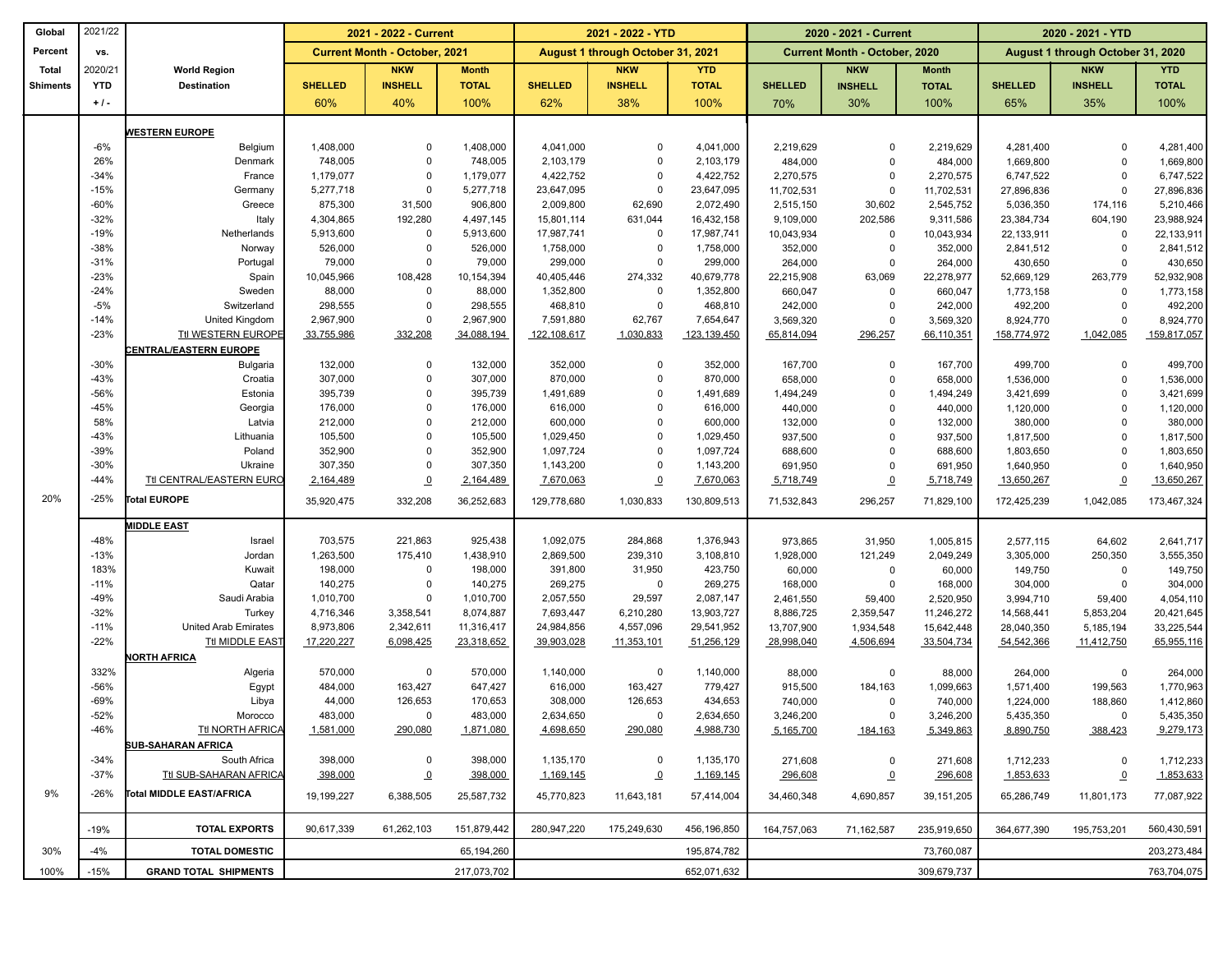

### **Almond Board of California Almond Board Quality Control Receipts Report Industry Summary**

### **August 1, 2021 through October 31, 2021**

|                                  | <b>From ABC Form</b>    | <b>From USDA Inspection Certificates</b> | % of Total             |                 |           |
|----------------------------------|-------------------------|------------------------------------------|------------------------|-----------------|-----------|
| <b>Variety Name</b>              | <b>1 Total Receipts</b> | <b>Total Receipts</b>                    | <b>Total Inedibles</b> | <b>Receipts</b> | % Rejects |
| Aldrich                          | 78,682,692              | 81,871,993                               | 1,312,870              | 4.39%           | 1.60%     |
| Avalon                           | 3,326,652               | 3,577,280                                | 123,074                | 0.19%           | 3.44%     |
| Bennett-Hickman                  | 3,833,576               | 4,220,942                                | 89,718                 | 0.21%           | 2.13%     |
| <b>Butte</b>                     | 37,418,022              | 41,920,776                               | 495,202                | 2.09%           | 1.18%     |
| <b>Butte/Padre</b>               | 121,627,359             | 130,761,152                              | 1,805,502              | 6.78%           | 1.38%     |
| Capitola                         | 29,245                  | 54,596                                   | 332                    | 0.00%           | 0.61%     |
| Carmel                           | 71,773,552              | 77,935,405                               | 1,157,236              | 4.00%           | 1.48%     |
| Folsom                           | 907,765                 | 836,597                                  | 37,164                 | 0.05%           | 4.44%     |
| Fritz                            | 45,458,095              | 52,298,162                               | 1,142,869              | 2.53%           | 2.19%     |
| Independence                     | 225,809,742             | 228,668,532                              | 4,075,105              | 12.59%          | 1.78%     |
| Livingston                       | 2,235,242               | 2,352,097                                | 37,241                 | 0.12%           | 1.58%     |
| Marchini                         | 89,548                  | 89,548                                   | 1,421                  | 0.00%           | 1.59%     |
| Marcona                          | 455,013                 | 238,277                                  | 4,354                  | 0.03%           | 1.83%     |
| Mission                          | 2,132,878               | 3,025,820                                | 25,224                 | 0.12%           | 0.83%     |
| Mixed                            | 28,849,168              | 37,318,504                               | 2,001,592              | 1.61%           | 5.36%     |
| Monarch                          | 0                       | 146,239                                  | 3,293                  | 0.00%           | 2.25%     |
| Monterey                         | 259,864,657             | 292,501,889                              | 6,366,980              | 14.48%          | 2.18%     |
| Morley                           | 244,171                 | 283,821                                  | 7,083                  | 0.01%           | 2.50%     |
| Neplus                           | 221,392                 | 814,630                                  | 14,006                 | 0.01%           | 1.72%     |
| Nonpareil                        | 773,396,874             | 789,223,090                              | 15,666,379             | 43.11%          | 1.99%     |
| Padre                            | 6,604,002               | 7,584,794                                | 61,818                 | 0.37%           | 0.82%     |
| Peerless                         | 3,531,835               | 3,637,934                                | 24,959                 | 0.20%           | 0.69%     |
| Price                            | 10,631,138              | 10,874,230                               | 108,251                | 0.59%           | 1.00%     |
| Ruby                             | 581,276                 | 651,092                                  | 11,143                 | 0.03%           | 1.71%     |
| Shasta                           | 11,780,299              | 12,342,344                               | 148,102                | 0.66%           | 1.20%     |
| Sonora                           | 9,666,966               | 10,057,207                               | 224,073                | 0.54%           | 2.23%     |
| Supareil                         | 7,573,229               | 7,968,335                                | 148,200                | 0.42%           | 1.86%     |
| Winters                          | 6,380,427               | 7,872,064                                | 116,860                | 0.36%           | 1.48%     |
| <b>Wood Colony</b>               | 79,792,322              | 83,976,740                               | 1,043,368              | 4.45%           | 1.24%     |
| <b>Major Varieties Sub Total</b> | 1,792,897,137           | 1,893,104,090                            | 36,253,419             | 99.93%          | 1.92%     |
| <b>Minor Varieties Sub Total</b> | 1,286,076               | 1,585,356                                | 19,504                 | 0.07%           | 1.23%     |
| <b>Grand Total All Varieties</b> | 1,794,183,213           | 1,894,689,446                            | 36,272,923             | 100.00%         | 1.91%     |

**This report is subject to futher verification of handler's receipts and futher reconciliation of USDA Incoming Certificates**